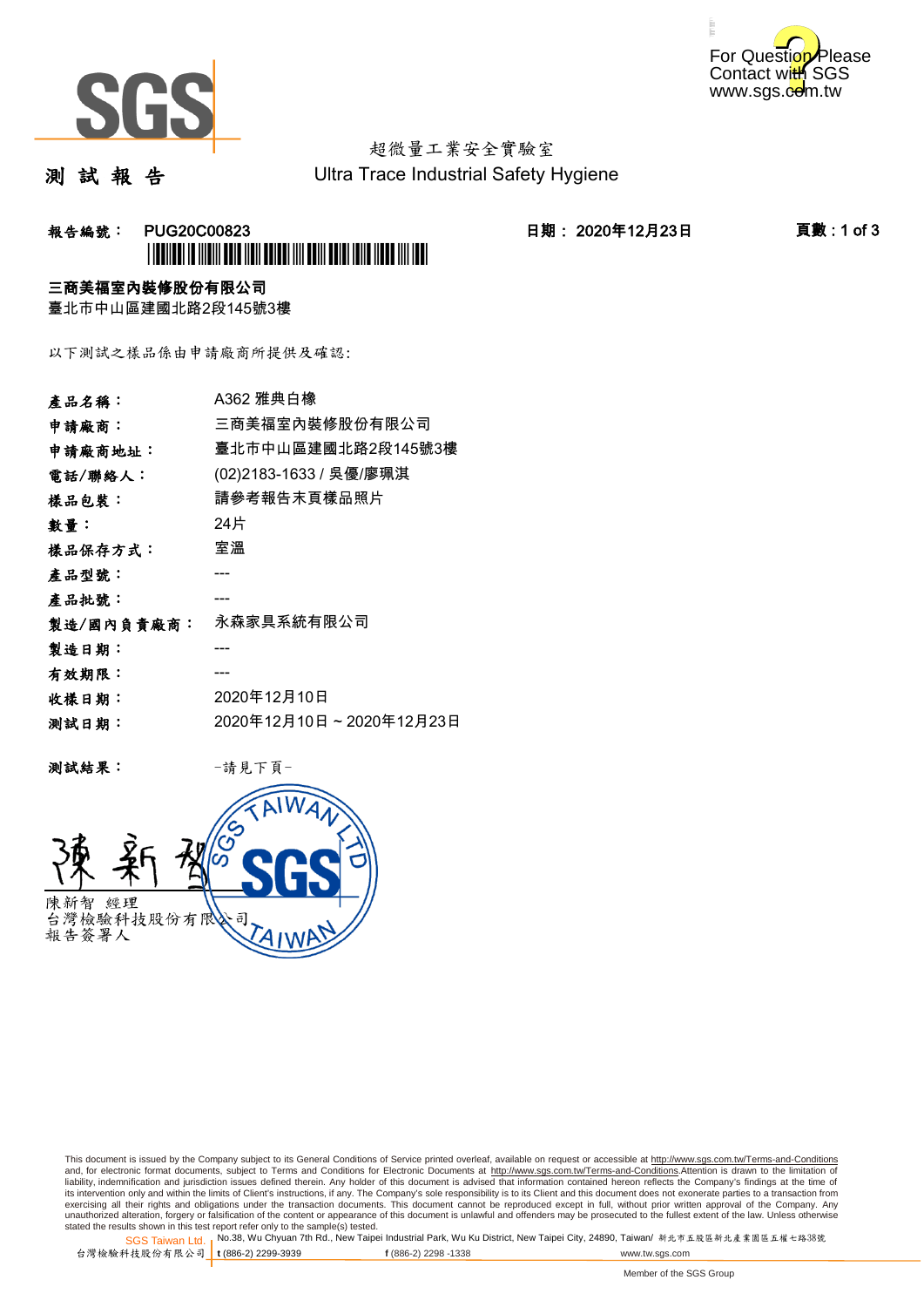

# 超微量工業安全實驗室

測 試 報 告

Ultra Trace Industrial Safety Hygiene

## **報告編號: PUG20C00823 日期: 2020年12月23日 頁數:2 of 3** \*PUG20C00823\*

### 三商美福室內裝修股份有限公司

臺北市中山區建國北路2段145號3樓

測試結果:

| 测試項目      | CAS NO.       | 測試方法                                                                  | 測試<br>結果 | 定量/偵測<br>極限 | 單位   |
|-----------|---------------|-----------------------------------------------------------------------|----------|-------------|------|
| 甲醛釋出量     |               | ---                                                                   |          | ---         |      |
| 甲醛釋出量-平均值 | $50-00-0$     | 本測試參考國家標準106.11.29公布建議檢驗<br>方法-CNS2215粒片板中甲醛釋出量,以分光<br>光度計(UV/VIS)檢測。 | 0.503    | 0.0290      | mg/L |
| 甲醛釋出量-最大值 | $50 - 00 - 0$ |                                                                       | 0.514    | 0.0290      | mg/L |

備註:

1.測試報告僅就委託者之委託事項提供測試結果,不對產品合法性做判斷。

2.本測試報告之所有檢驗內容,均依委託事項執行檢驗,如有不實,願意承擔完全責任。

3. 本報告不得分離,分離使用無效。

4.若該測試項目屬於定量分析則以「定量極限」表示;若該測試項目屬於定性分析則以「偵測極限」表示。

5.低於定量極限/偵測極限之測定值以「N.D.」或「 陰性」表示。微生物測試低於定量極限以「<定量極限值」表示。

6.甲醛釋出量:

| 記號  | 甲醛釋出量平均值丨 | 甲醛釋出量最大值 |  |  |
|-----|-----------|----------|--|--|
|     | $0.3$ 以下  | $0.4$ 以下 |  |  |
| ه ۲ | $0.5$ 以下  | $0.7$ 以下 |  |  |
| م.  | 1.5以下     | 2.1以下    |  |  |

- END -

This document is issued by the Company subject to its General Conditions of Service printed overleaf, available on request or accessible at http://www.sgs.com.tw/Terms-and-Conditions and, for electronic format documents, subject to Terms and Conditions for Electronic Documents at http://www.sgs.com.tw/Terms-and-Conditions.Attention is drawn to the limitation of liability, indemnification and jurisdiction issues defined therein. Any holder of this document is advised that information contained hereon reflects the Company's findings at the time of<br>its intervention only and within t exercising all their rights and obligations under the transaction documents. This document cannot be reproduced except in full, without prior written approval of the Company. Any<br>unauthorized alteration, forgery or falsifi

SGS Taiwan Ltd. 1 stated the results shown in this test report refer only to the sample(s) tested.<br>Stated the results shown in this test report refer only to the sample(s) tested.

台灣檢驗科技股份有限公司

**t** (886-2) 2299-3939 **f** (886-2) 2298 -1338 www.tw.sgs.com